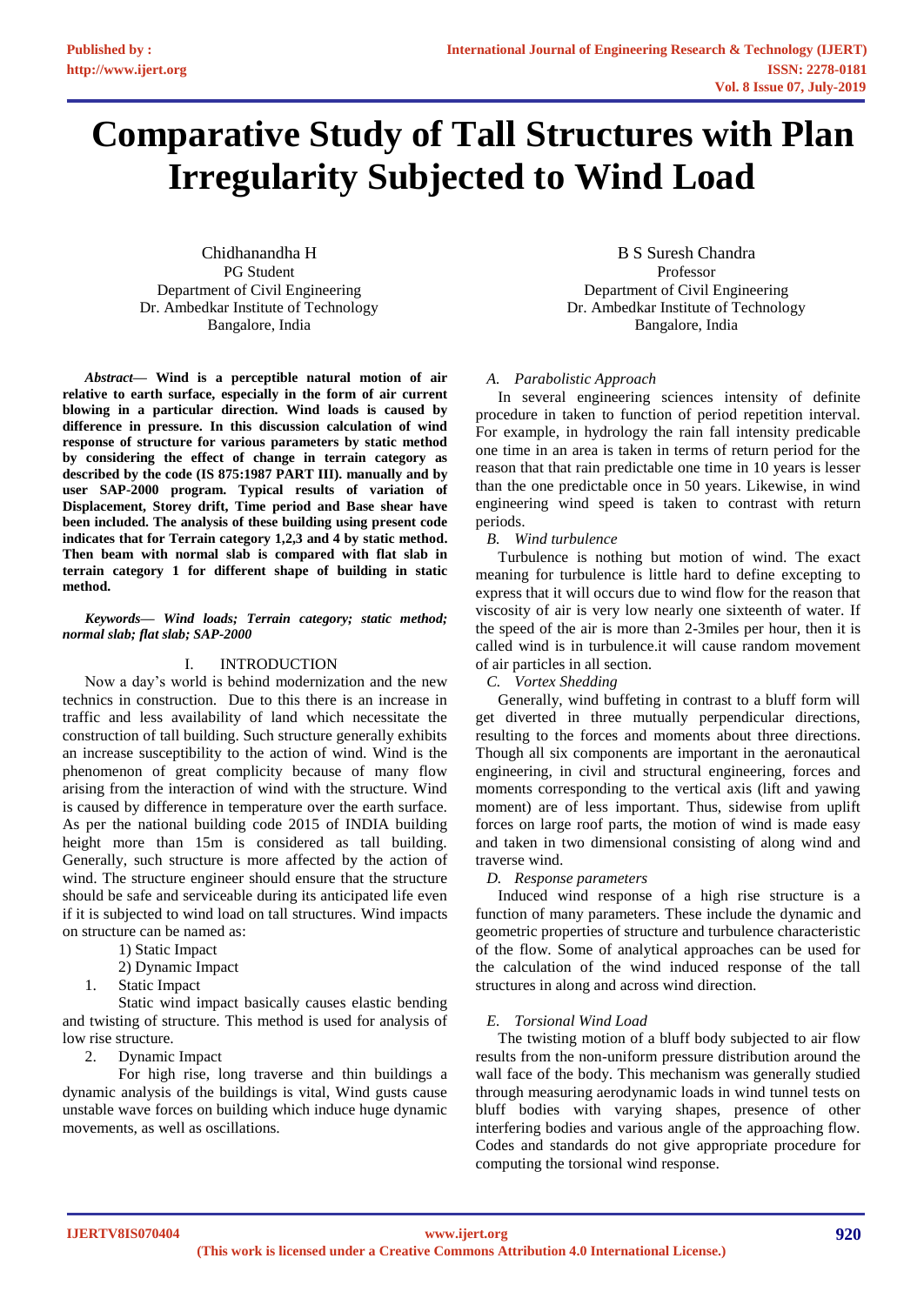

Fig 1. Wind Response direction

## *F. Terrain Catagories*

Selection of terrain categories shall be made with due regard to the effect of obstructions which constitute the ground surface roughness. The terrain category used in the design of structure may vary depending on the direction of wind under consideration.

*Category 1* - Exposed open terrain with rare or no obstructions and in which the average height of any object surrounding the structure is less than 1.5 m.

*Category 2* - Open territory with well scattered obstructions having heights generally between 1.5 to 10 m.

*Category 3* - Territory with several closely spaced obstructions having the size of building-structures up to 10 m in height with or without a few isolated tall structures.

*Category 4* - Terrain with several large high closely spaced obstructions. This category includes large city centres, usually with obstructions above 25m and well developed industrial complexes.

## II. METHODLOGY

In this paper, the buildings have been analyzed under wind analysis in SAP 2000 (V19). SAP 2000is software used for analysis and design of building. Both linear and nonlinear analysis can be done by SAP 2000.

Here, linear static analysis has been used for analyzing the building. For the study, compare the flat slab and beam column, Variation of stiffness and different shapes of building under the action of wind load is considered. There are 5 number of bays in the study of flat slab and 6 bays in shape effect in both X and Y directions and each bay is 8m. The typical storey height is 3m. The RC structural members are designed as per code provisions. The slab thickness is 150mm. The total height of building in 75m(G+24).





Fig 2. Plan of flat slab with drop and beam column model Fig 2. Shows the plan of flat slab with drop and beam column model used in analysis.



Fig 3. Shows the plan of different shapes model used in analysis.

#### *A. Design of wind loads*

The Indian wind code suggests two methods for computation of wind loads on buildings and other structures, viz., force co-efficient or static method and dynamic or gust factor method.

*a. Static Method* 

As per Force co-efficient process or static method the structural design wind loads are estimated by considering following equations:

 $Vz = V_h * k1 * k2 * k3$ 

 $p_z = 0.6 \text{ Vz}^2$ 

Where  $p_z$ -design wind pressure in  $N/m^2$  at height z

Vb-basic wind speed

Vz- design wind speed at any height in m/s

k1- probability factor

k2- terrain, height and structure size factor

k3- topography factor

The topography factor k3 is given by the following:

 $ks = 1 + Cs$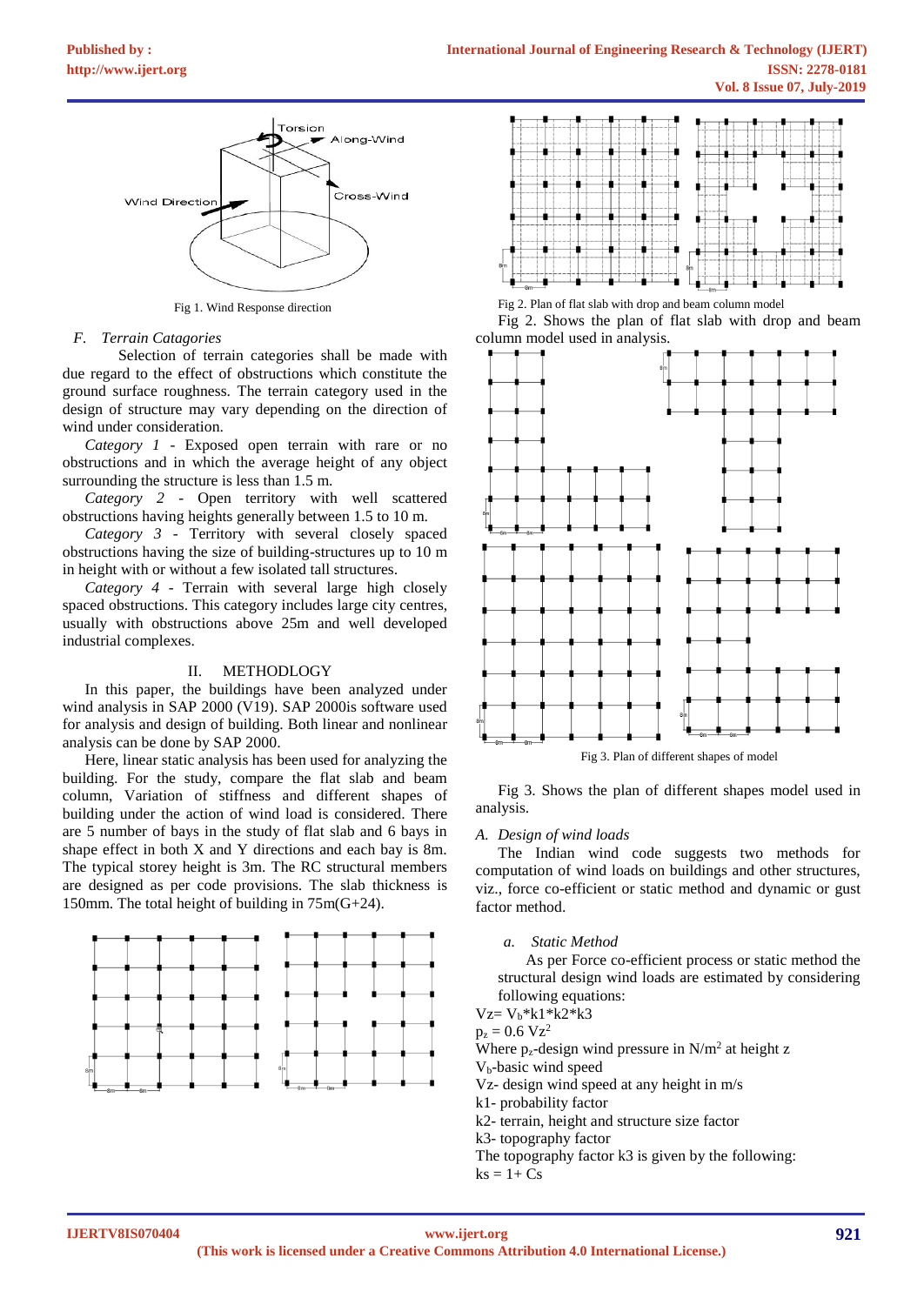s is a consider determined understanding with C-2.1 (IS 875 Part 3) fitting to the stature, H above mean ground level and the separation, X, from the summit or peak in respect to the powerful length, Le. Table 1 shows k3 factor for different angle of slope.

| TABLE 1. TOPOGRAPHY FACTOR K3 |  |
|-------------------------------|--|

| <b>Slope</b>                      |           |
|-----------------------------------|-----------|
| $3^{\circ} < \Theta < 17^{\circ}$ | 1.2 (Z/L) |
| $>17$ $^{\circ}$                  | 0.36      |

# III. ANALYSIS

The buildings were modelled in SAP 2000with the parameters from table 1. The buildings were analyzed and designed by applying dead loads and live loads before applying the lateral loads to check the safety of the structure. Once the building is safe, lateral loads were applied.

Table below shows the parameters that are considered in this study.

| TABLE 2. PARAMETER CONSIDER FOR ANALYSIS OF STRUCTURE |  |  |  |  |  |  |  |  |  |  |  |
|-------------------------------------------------------|--|--|--|--|--|--|--|--|--|--|--|
|                                                       |  |  |  |  |  |  |  |  |  |  |  |

| No of storey          | $G + 24$                |  |  |  |
|-----------------------|-------------------------|--|--|--|
| Typical storey height | 3m                      |  |  |  |
| Material properties   |                         |  |  |  |
| Grade of concrete     | M30 for beam and slab   |  |  |  |
|                       | M50 for column          |  |  |  |
| Grade of steel        | Fe500                   |  |  |  |
| Density of concrete   | 25kN/m <sup>3</sup>     |  |  |  |
| Member properties     |                         |  |  |  |
| Slab thickness        | 0.2 <sub>m</sub>        |  |  |  |
| Beam size             | 0.3X0.6m                |  |  |  |
| Column Size           | 0.45X0.95m              |  |  |  |
| Loads considered      |                         |  |  |  |
| Live loads            | $4kN/m2$ for floor      |  |  |  |
|                       | $2kN/m^2$ for roof      |  |  |  |
| Floor finish          | $1.2$ kN/m <sup>2</sup> |  |  |  |

#### *A. Wind load Calculation*

Wind Speed -55kmph (worst condition) Design life of Structures -50 years Risk coefficient factor $(k1) = 1$ 

Terrain, height and structure size factor $(k2)$  =Its variable with respect to height of the building (Terrain category 1 Class A building for a height of  $75m$ ) =1.23 Topography factor(k3) =  $1.36$ (taking slope > 17 °) Vz=55\*1\*1.23\*1.36=92m/s  $P_{Z}=0.6*92*92=5.078kN/m^{2}$ For face of building A=5.078\*0.8\*3=12.2 kN/m<sup>2</sup>  $B = 5.078*0.28*3 = 3.8$  kN/m<sup>2</sup>

# IV. RESULTS AND DISCUSSIONS

The obtained results from the analysis were tabulated and lateral displacements, storey drift and base shear at the end of Projections were noted down.

Graphs of lateral displacement v/s Number of storeys were plotted for wind X at end of corner for comparison of flat slab, different shapes and variation of stiffness for buildings is shown below.

*A. Comparision between flat slab and beam column slab*

The comparison between beam column and flat slab is checked in terrain category 1 to 4 for joint displacement, storey drift, base shear.

## *a. Joint displacement*

From the analysis the results of joint displacement as shown in below table for terrain category 1. Joint displacement for other categories are varied linearly with terrain category 1, so the multification factors with terrain category 1 shown below.

TABLE 3. MULTIFICATION FACTOR FOR DIFFERENT TERRAIN CATEGORY.

| <b>TERRAIN CATEGORY</b>   | <b>MULTIFICATION FACTOR</b> |
|---------------------------|-----------------------------|
| <b>TERRAIN CATEGORY 1</b> |                             |
| <b>TERRAIN CATEGORY 2</b> | 0.96                        |
| <b>TERRAIN CATEGORY 3</b> | 0.89                        |
| <b>TERRAIN CATEGORY 4</b> |                             |

The below table shows joint displacement for beam column and flat slab with drop with both solid and open structures.

TABLE 4. FULL FORM OF HEADING IN TABLE 6 AND 7.

| BC S | <b>BEAM COLUMN WITH SOLID</b> |
|------|-------------------------------|
| BC O | <b>BEAM COLUMN WITH OPEN</b>  |
| ES S | FLAT SLAB WITH SOLID          |
| FS O | FLAT SLAB WIEH OPEN           |

| <b>STOREY</b>           | <b>JOINT DISPLACEMENT</b> |                |                  |                |  |  |
|-------------------------|---------------------------|----------------|------------------|----------------|--|--|
| <b>HEIGHT</b>           | <b>BC</b> S               | BC O           | FS S             | FS O           |  |  |
| $\mathbf{0}$            | $\overline{0}$            | $\overline{0}$ | $\boldsymbol{0}$ | $\overline{0}$ |  |  |
| $\overline{\mathbf{3}}$ | 4.9                       | 5.3            | 6.3              | 7.3            |  |  |
| 6                       | 14.9                      | 16.3           | 19.2             | 22.5           |  |  |
| 9                       | 26.6                      | 29.5           | 34.3             | 41.0           |  |  |
| 12                      | 38.8                      | 43.3           | 50.0             | 60.5           |  |  |
| 15                      | 51.0                      | 57.1           | 65.6             | 80.2           |  |  |
| 18                      | 62.8                      | 70.6           | 80.8             | 99.5           |  |  |
| 21                      | 74.2                      | 83.7           | 95.5             | 118.3          |  |  |
| 24                      | 85.1                      | 96.3           | 109.6            | 136.3          |  |  |
| 27                      | 95.6                      | 108.4          | 123.0            | 153.7          |  |  |
| 30                      | 105.5                     | 119.9          | 135.8            | 170.2          |  |  |
| 33                      | 114.9                     | 130.8          | 147.9            | 185.9          |  |  |
| 36                      | 123.7                     | 141.1          | 159.3            | 200.7          |  |  |
| 39                      | 132.0                     | 150.8          | 170.0            | 214.7          |  |  |
| 42                      | 139.7                     | 159.9          | 180.0            | 227.8          |  |  |
| 45                      | 146.9                     | 168.3          | 189.2            | 239.9          |  |  |
| 48                      | 153.5                     | 176.0          | 197.7            | 251.1          |  |  |
| 51                      | 159.4                     | 183.1          | 205.4            | 261.4          |  |  |
| 54                      | 164.8                     | 189.5          | 212.3            | 270.6          |  |  |
| 57                      | 169.5                     | 195.2          | 218.4            | 278.9          |  |  |
| 60                      | 173.7                     | 200.2          | 223.7            | 286.2          |  |  |
| 63                      | 177.2                     | 204.5          | 228.3            | 292.6          |  |  |
| 66                      | 180.1                     | 208.2          | 232.1            | 297.9          |  |  |
| 69                      | 182.4                     | 211.1          | 235.0            | 302.3          |  |  |
| 72                      | 184.2                     | 213.5          | 237.3            | 305.8          |  |  |
| 75                      | 185.5                     | 215.3          | 239.0            | 308.7          |  |  |



Fig 4. Storey displacement for flat slab and beam column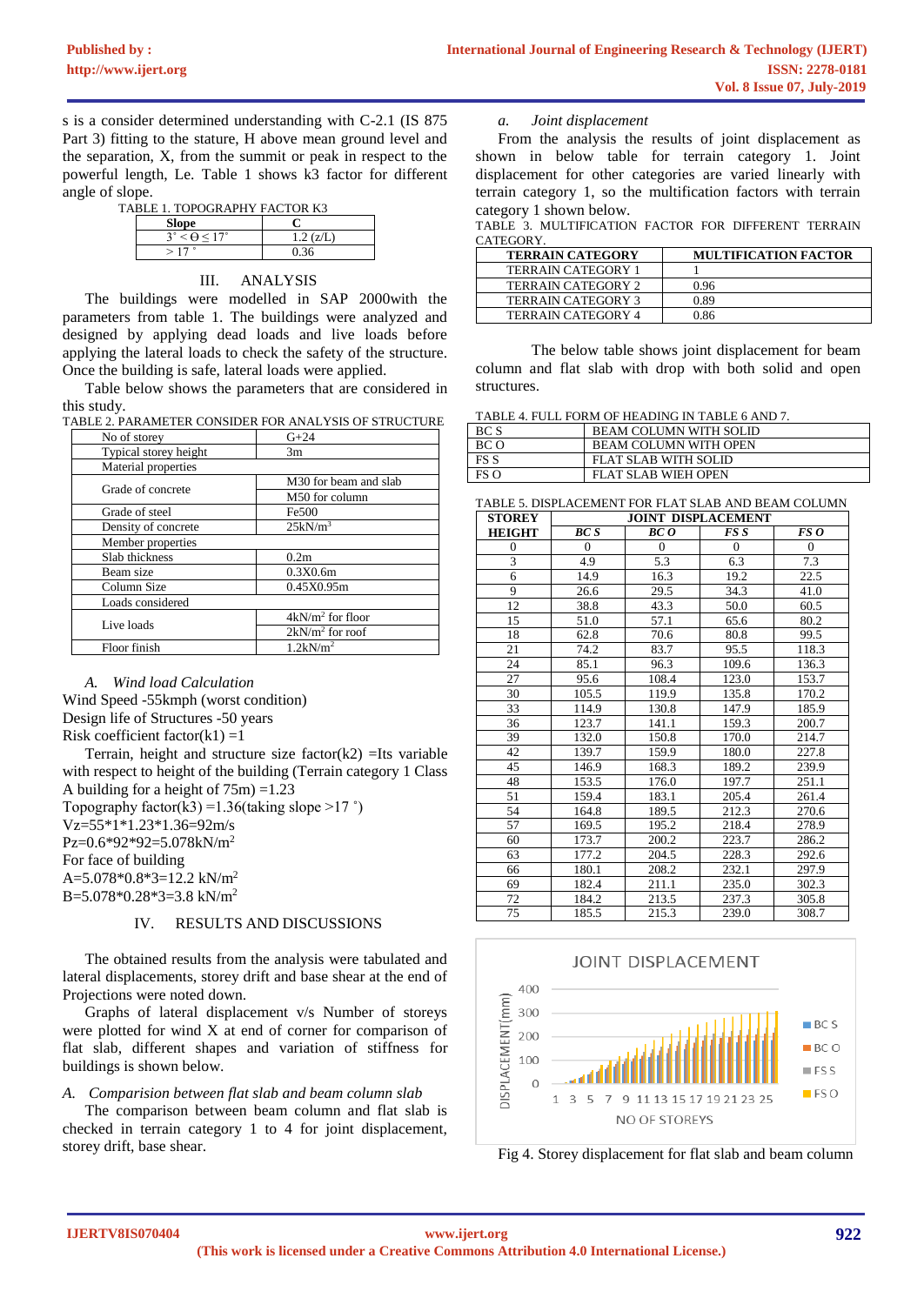From the above graph it shows that flat slab with hollow structure is more displacement compare to other structure in all 4 categories.

## *b. Storey Drift*

From the analysis the results of storey drift as shown in below table for terrain category 1. Storey drift for other categories are varied linearly with terrain category 1. The below table shows storey drift for beam column and flat slab with drop with both solid and open structures.

TABLE 6. STOREY DRIFT FOR FLAT SLAB AND BEAM COLUMN

| <b>STOREY</b>    |                  | <b>STOREY DRIFT</b> |                |          |  |  |  |
|------------------|------------------|---------------------|----------------|----------|--|--|--|
| <b>HEIGHT</b>    | <b>BC</b> S      | BC O                | FS S           | FS O     |  |  |  |
| $\boldsymbol{0}$ | $\overline{0}$   | $\overline{0}$      | $\overline{0}$ | $\theta$ |  |  |  |
| 3                | 4.9              | 5.3                 | 6.3            | 7.3      |  |  |  |
| 6                | 10.0             | 11.0                | 12.8           | 15.3     |  |  |  |
| 9                | 11.7             | 13.2                | 15.1           | 18.5     |  |  |  |
| 12               | 12.2             | 13.8                | 15.7           | 19.6     |  |  |  |
| 15               | 12.1             | 13.8                | 15.6           | 19.7     |  |  |  |
| 18               | 11.8             | 13.5                | 15.2           | 19.3     |  |  |  |
| 21               | 11.4             | 13.1                | 14.7           | 18.8     |  |  |  |
| 24               | 10.9             | 12.6                | 14.1           | 18.1     |  |  |  |
| 27               | 10.4             | 12.1                | 13.4           | 17.3     |  |  |  |
| 30               | 9.9              | 11.5                | 12.8           | 16.5     |  |  |  |
| 33               | 9.4              | 10.9                | 12.1           | 15.7     |  |  |  |
| 36               | $\!\!\!\!\!8.8$  | 10.3                | 11.4           | 14.8     |  |  |  |
| 39               | 8.3              | 9.7                 | 10.7           | 14.0     |  |  |  |
| 42               | 7.7              | 9.1                 | 10.0           | 13.1     |  |  |  |
| 45               | 7.1              | 8.4                 | 9.2            | 12.1     |  |  |  |
| 48               | 6.6              | 7.7                 | 8.5            | 11.2     |  |  |  |
| 51               | 6.0              | 7.1                 | 7.7            | 10.3     |  |  |  |
| 54               | 5.4              | 6.4                 | 6.9            | 9.3      |  |  |  |
| 57               | 4.8              | 5.7                 | 6.1            | 8.3      |  |  |  |
| 60               | 4.1              | 5.0                 | 5.3            | 7.3      |  |  |  |
| 63               | 3.5              | 4.3                 | 4.5            | 6.3      |  |  |  |
| 66               | 2.9              | 3.6                 | 3.8            | 5.3      |  |  |  |
| 69               | 2.3              | 3.0                 | $3.0\,$        | 4.4      |  |  |  |
| 72               | $\overline{1.8}$ | 2.3                 | 2.3            | 3.5      |  |  |  |
| 75               | 1.3              | 1.9                 | 1.7            | 2.9      |  |  |  |



Fig 5. Storey drift for flat slab and beam column

From the Fig5 shows that flat slab with hollow structure is more displacement compare to other structure in all 4 categories. The storey drift is maximum at  $5<sup>th</sup>$  floor(15m) in all structures.

c. *Base Shear*

After analysis of building with beam column and flat slab in four terrain categories with both solid and hollow structures. Base shear in KN. The below table shows the base shaer for different terrain categories.

| TABLE 7. BASE SHEAR FOR DIFFERENT CATEGORY        |       |       |       |  |  |  |  |  |
|---------------------------------------------------|-------|-------|-------|--|--|--|--|--|
| CATEGORY 1   CATEGORY 2   CATEGORY 3   CATEGORY 4 |       |       |       |  |  |  |  |  |
| 17215                                             | 16211 | 14550 | 12711 |  |  |  |  |  |



Fig 6. Base shear for structure

From the Fig 6. clearly shows that base shear is more in terrain category I compare to other three categories.

## *B. Compare with different Shapes of structure*

In this study structure is analyzed for wind force in different terrain categories for solid, T, U and L shapes. The joint displacement for different shapes as tabulated below.

| TABLE 8. DISPLACEMENT FOR DIFFERENT SHAPE OF |
|----------------------------------------------|
| <b>STRUCTURES</b>                            |

|                | <b>DINUCTURED</b><br><b>STOREY</b><br><b>DIFFERENT SHAPE OF STRUCTURE</b> |                |                |                |  |  |  |  |  |  |
|----------------|---------------------------------------------------------------------------|----------------|----------------|----------------|--|--|--|--|--|--|
| <b>HEIGHT</b>  | <b>SOLID</b>                                                              | L SHAPE        | <b>T SHAPE</b> | U SHAPE        |  |  |  |  |  |  |
| $\overline{0}$ | $\overline{0}$                                                            | $\overline{0}$ | $\mathbf{0}$   | $\overline{0}$ |  |  |  |  |  |  |
| 3              | 4.2                                                                       | 10.7           | 11.1           | 4.8            |  |  |  |  |  |  |
| 6              | 12.8                                                                      | 32.6           | 34.1           | 14.7           |  |  |  |  |  |  |
| 9              | 22.8                                                                      | 58.8           | 61.5           | 26.3           |  |  |  |  |  |  |
| 12             | 33.1                                                                      | 86.2           | 90.3           | 38.4           |  |  |  |  |  |  |
| 15             | 43.4                                                                      | 113.7          | 119.3          | 50.4           |  |  |  |  |  |  |
| 18             | 53.4                                                                      | 140.6          | 147.6          | 62.2           |  |  |  |  |  |  |
| 21             | 63.0                                                                      | 166.8          | 175.2          | 73.5           |  |  |  |  |  |  |
| 24             | 72.2                                                                      | 192.0          | 201.7          | 84.3           |  |  |  |  |  |  |
| 27             | 81.0                                                                      | 216.2          | 227.2          | 94.7           |  |  |  |  |  |  |
| 30             | 89.3                                                                      | 239.4          | 251.6          | 104.6          |  |  |  |  |  |  |
| 33             | 97.2                                                                      | 261.5          | 274.8          | 113.9          |  |  |  |  |  |  |
| 36             | 104.6                                                                     | 282.4          | 296.8          | 122.6          |  |  |  |  |  |  |
| 39             | 111.6                                                                     | 302.1          | 317.6          | 130.8          |  |  |  |  |  |  |
| 42             | 118.1                                                                     | 320.7          | 337.0          | 138.5          |  |  |  |  |  |  |
| 45             | 124.0                                                                     | 338.0          | 355.2          | 145.6          |  |  |  |  |  |  |
| 48             | 129.5                                                                     | 354.0          | 372.0          | 152.0          |  |  |  |  |  |  |
| 51             | 134.5                                                                     | 368.8          | 387.5          | 157.9          |  |  |  |  |  |  |
| 54             | 138.9                                                                     | 382.2          | 401.5          | 163.2          |  |  |  |  |  |  |
| 57             | 142.9                                                                     | 394.3          | 414.2          | 167.9          |  |  |  |  |  |  |
| 60             | 146.3                                                                     | 405.0          | 425.4          | 171.9          |  |  |  |  |  |  |
| 63             | 149.2                                                                     | 414.4          | 435.2          | 175.4          |  |  |  |  |  |  |
| 66             | 151.6                                                                     | 422.4          | 443.6          | 178.2          |  |  |  |  |  |  |
| 69             | 153.4                                                                     | 429.1          | 450.6          | 180.5          |  |  |  |  |  |  |
| 72             | 154.8                                                                     | 434.6          | 456.3          | 182.2          |  |  |  |  |  |  |
| 75             | 155.8                                                                     | 439.2          | 461.1          | 183.4          |  |  |  |  |  |  |



Fig 7. Storey displacement for different shape of structures